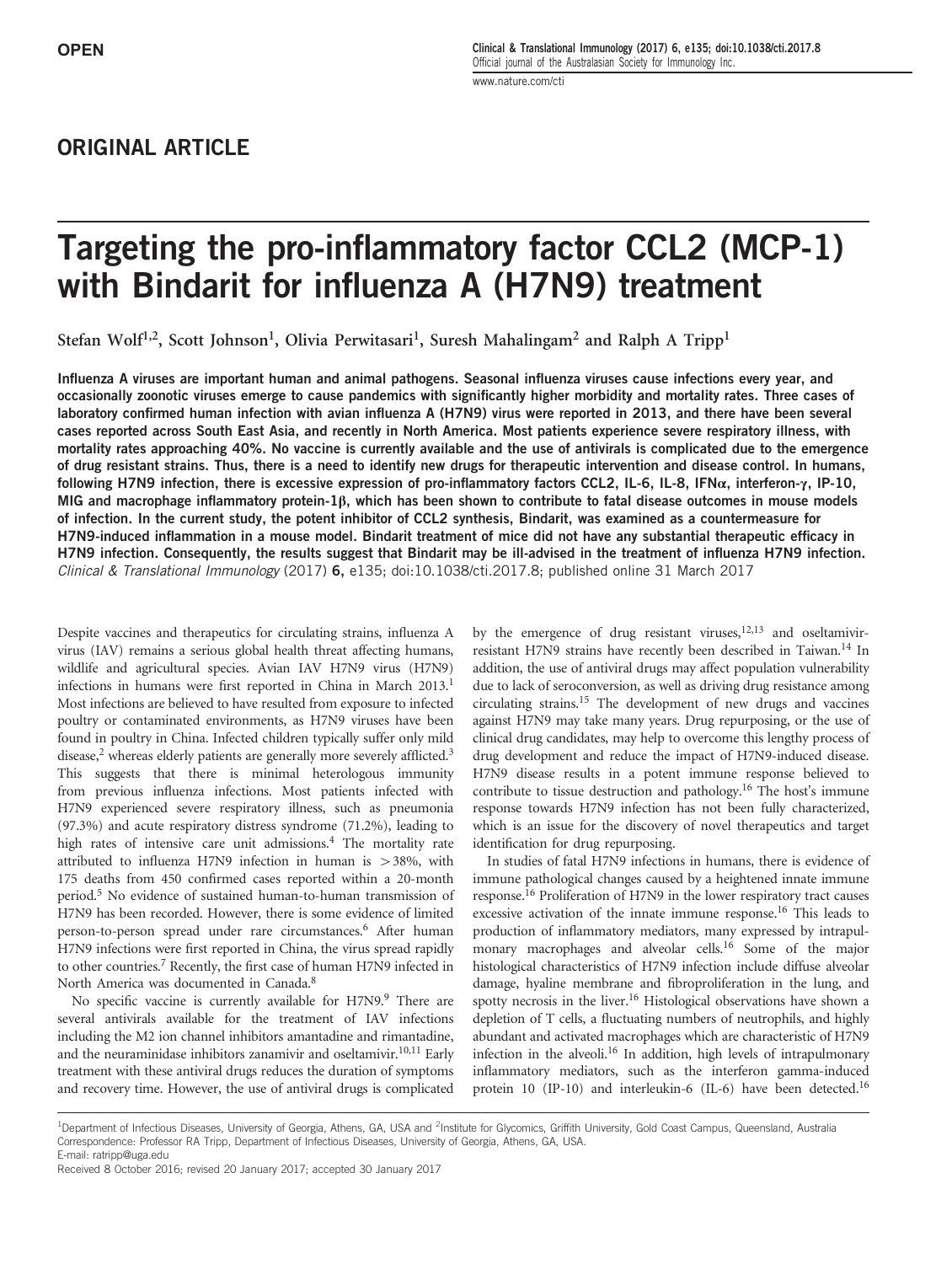Plasma levels of IL-6 and IL-8 are sharply upregulated, whereas IL-10, macrophage inflammatory protein-1β, and interferon-γ are increased to intermediate levels.<sup>4</sup> In contrast, IL-1β, tumor necrosis factor  $\alpha$  (TNF $\alpha$ ), and MIP-1 $\alpha$  are found only at minimal concentrations. Whether the elevated cytokine and chemokine levels cause or contribute to the severity of H7N9 disease has yet to be determined.<sup>4</sup> However, the upregulation of pro-inflammatory cytokines and chemokines, such as the monocyte chemoattractant protein-1 (MCP-1/CCL2), IL-6, IL-8, IFN-α, IP-10, MIG and macrophage inflammatory protein-1β was described in H7N9-infected patients with lung injury and severe pneumonia.<sup>2</sup> The cytokine levels in C57BL/6 and BALB/c mice infected with H7N9 (A/Anhui/A/2013 strain) were compared. C57BL/6 mice exhibited more severe lung injury, slower recovery from lung damage, less effective viral clearance, higher levels of CCL2, IL-6 and IL1β, and lower levels of TNFα and interferon-γ than BALB/c mice. These data suggest that TNFα and IFNγ may help to suppress viral gene expression and increase viral clearance, while CCL2 and IL-6 may contribute to lung injury during H7N9 disease.<sup>17</sup>

The focus of this study was to assess the effects of drug inhibition of the pro-inflammatory factor CCL2, which may have a pathogenic role during H7N9 disease. Bindarit represents a novel class of inhibitor that reduces CCL2 synthesis.<sup>18</sup> Bindarit has been successfully used to alleviate virus-induced inflammation in several animal models of disease. For example, Bindarit was efficacious in mouse models of Chikungunya and Ross River virus infections, where it was shown to ameliorate infections and disease.19,20 Furthermore, Bindarit was able



Figure 1 Bindarit reduces CCL2 gene expression in IAV-infected cells. A549 cells were infected with A/Ca (H1N1) at MOI 0.1 and subsequently treated with Bindarit at 100 μm. At 24 h pi, RNA was extracted for host gene expression analysis of CCL2 using RT-qPCR. Expression was normalized to 18 s and compared to non-infected cells. Data are from two independent experiments using three replicates per group.

to reduce arthritic inflammation without showing any detrimental effect on virus clearance in these animal models of alphavirus infection.<sup>21</sup> Therefore, the activity of Bindarit activity was determined to reduce pulmonary and serum CCL2 levels in a mouse model of H7N9 disease. Bindarit selectively inhibits CCL2. CCL2 is a critical mediator of neuroinflammation in myriad disease states, including multiple sclerosis,<sup>22</sup> human immunodeficiency virus (HIV)-1-induced encephalitis,<sup>23</sup> Guillain-Barré syndrome,<sup>24</sup> Alzheimer's disease,<sup>25</sup> ischemia,<sup>26</sup> neurotrauma,<sup>27</sup> epilepsy,<sup>28</sup> neurogenic hypertension<sup>29</sup> and alcoholism.<sup>30</sup> Bindarit has also been studied for therapeutic intervention for these diseases. The clinical tolerability data for Bindarit in different CCL2-dependent illnesses demonstrated Bindarit safety up to a maximum dose of 2400 mg per day for as long as 6 months, and suggests the potential of Bindarit to be beneficial for a range of diseases.<sup>31</sup>

This study aimed to explore the role of CCL2 in H7N9 disease and the potential of Bindarit to act as a countermeasure against H7N9-induced pathology in a mouse model. Intriguingly, the survival rate of Bindarit-treated mice was comparable to that of non-treated mice, while weight loss, cellular infiltration and viral titers were considerably increased with Bindarit treatment. Thus, the use of Bindarit as a therapeutic to treat H7N9 disease seems ill-advised.

### RESULTS

#### Bindarit treatment reduces CCL2 gene expression in lung epithelial cells after IAV infection

To evaluate the effectiveness of Bindarit in reducing CCL2 production, lung epithelial cells were infected  $(MOI = 0.1)$  with A/California/04/09 (A/Ca; H1N1) virus and simultaneously treated with Bindarit. Quantitative reverse transcription PCR (RT-qPCR) was used to investigate the effect of Bindarit on CCL2 gene expression during infection with A/Ca (H1N1), a representative, currently circulating IAV subtype, in a human epithelial cell (A549) line. CCL2 was considerably upregulated by  $3.21$ -fold  $(P<0.01)$  in A/Ca (H1N1)-infected A549 cells compared to mock-infected controls at 24 h pi (Figure 1). When A549 cells were treated with Bindarit (100  $\mu$ M), CCL2 gene expression was significantly (P<0.01) reduced to a level comparable to mock-infected controls.

# Bindarit treatment does not protect mice from lethal avian IAV H7N9 infection

The ability of Bindarit to protect mice from lethal H7N9 infection was investigated. Mice were intranasally (i.n.) infected with a lethal dose of H7N9 (10<sup>5</sup> PFU) and treated with Bindarit (70 mg kg<sup>-1</sup>) twice daily



Figure 2 Effect of Bindarit treatment on weight loss and survival rate following avian IAV H7N9 infection. Mice were infected i.n. with a lethal dose (10 × LD50) of A/Anhui (H7N9). Mice were then treated with either Bindarit or vehicle starting at day 1 pi. Mice were monitored for weight loss (a) and survival (b). Time points represent days pi. Data are from seven mice per group $\pm$ s.e.m.

2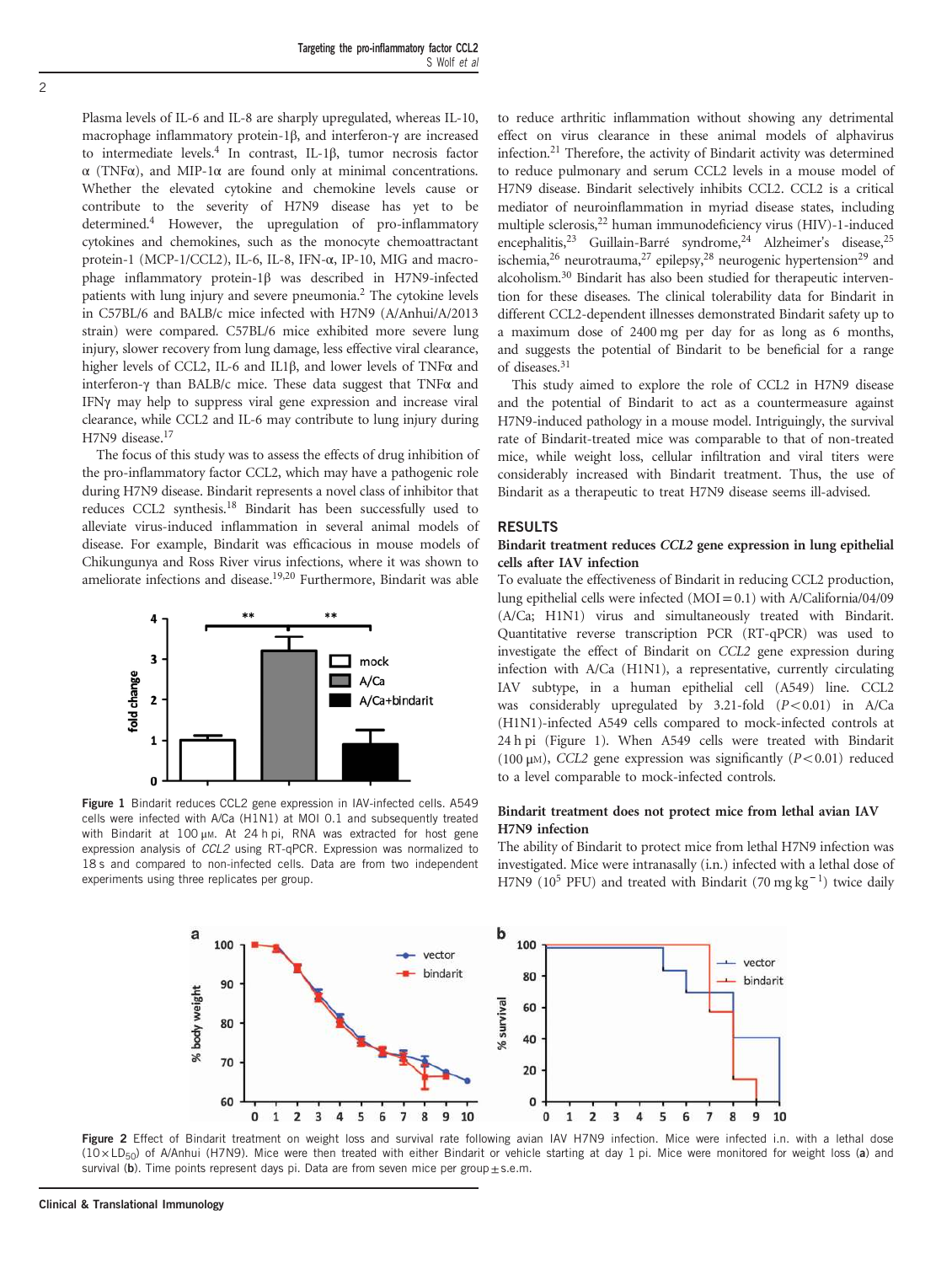

Figure 3 Effect of Bindarit on histopathological changes following avian IAV H7N9 infection. Mice were infected i.n. with a lethal dose  $(10 \times LD_{50})$  of H7N9 or PBS. Mice were then treated with either Bindarit or vehicle starting at day 1 pi. At day 4 pi, mice were killed and lungs collected for histopathological analysis. Mock-infected methylcellulose (a) and Bindarit-treated (b). Viable epithelial cells line the bronchioles and there is no exudate within the lumen. No peribronchiolar or perivascular infiltrations are present and the parenchyma has no changes. H7N9-infected methylcellulose (c) and Bindarit-treated (d). There is diffuse necrosis and loss of the bronchiolar epithelium with luminal necrotic cellular debris lining the denuded wall. A mild to moderate peribronchiolar and perivascular infiltration of mostly lymphocytes is also present. Parenchymal changes are mild to moderate with mild thickening of the alveolar septa and a few inflammatory cells in alveoli. Data are from three mice per group. B, bronchiole; P, parenchyma; V, vessel.

starting at day 1 post-infection (pi). Mice were monitored for weight loss and survival. Bindarit treatment had no detectable impact on weight loss or survival of mice. Mice in both groups lost body weight to a similar extent, reaching a 25% reduction in body weight by day 5 (Figure 2a). Mortality typically occurred between day 5 and 10 pi for untreated mice and between days 7 and 9 for Bindarit-treated mice (Figure 2b). No significant  $(P<0.1)$  difference was noted in the survival rate between the two groups.

# Bindarit treatment does not affect lung pathology in mice infected with a lethal dose of avian IAV H7N9

The effect of Bindarit on lung inflammation and pathology was investigated in mice infected with H7N9. Mice were i.n. infected with a lethal dose of H7N9 (10<sup>5</sup> PFU) and orally treated with Bindarit (70 mg kg<sup>−</sup> <sup>1</sup> ) twice daily starting at day 1 pi. Mice were killed at day 4 pi and lungs were collected for histopathology. Lungs in both groups, mock- and Bindarit-treated, showed moderate to severe necrotic bronchitis and bronchiolitis. The peribronchiolar and perivascular infiltration was mild to moderate for both groups and animals showed mild to severe alveolitis (Figures 3c and d). Two mock-treated mice infected with H7N9 developed hemorrhage, a feature that was not observed in Bindarit-treated animals. Taken together, there were no substantial changes in histopathology when mice were orally treated with Bindarit (70 mg kg<sup>-1</sup>). All mice showed a lung score of 3 (Table 1).

# Bindarit treatment is associated with increased pulmonary cellular infiltration after lethal avian IAV H7N9 infection

To investigate the effects of Bindarit on pulmonary cellular infiltration, flow cytometry was performed using the bronchoalveolar lavage (BAL) fluid from infected mice. A significant  $(P<0.001)$  increase in total number of leukocytes was observed in mice orally treated with Bindarit (70 mg kg<sup>-1</sup>) after lethal infection with H7N9 at day 4 pi (Figure 4a). Interestingly, the number of alveolar macrophages was increased after Bindarit treatment (Figure 4b); despite its known ability to reduce production of the monocyte attractant factor MCP-1/CCL2. Furthermore, the influx of eosinophils and CD8+ T-cells was also increased in Bindarit-treated mice (Figures 4c and f).

### Bindarit treatment is associated with weight loss after sub-lethal infection with H7N9

No differences in weight loss were observed between mock- and Bindarit-treated mice after i.n. lethal H7N9 infection (10<sup>5</sup> PFU). The lethal challenge may have been overwhelming and therefore the effect of Bindarit insufficient. Therefore, a study using a sub-lethal dose of virus was performed. Mice were infected  $10^{2.7}$  PFU with a sub-lethal dose of H7N9 and orally treated with Bindarit (70 mg kg<sup>-1</sup>) twice daily starting at day 1 pi. Mice in both groups lost body weight until day 4 pi. However, on days 5, 6 and 8, Bindarit-treated mice showed a considerable increase in weight loss compared to mock-treated control mice (Figure 5a).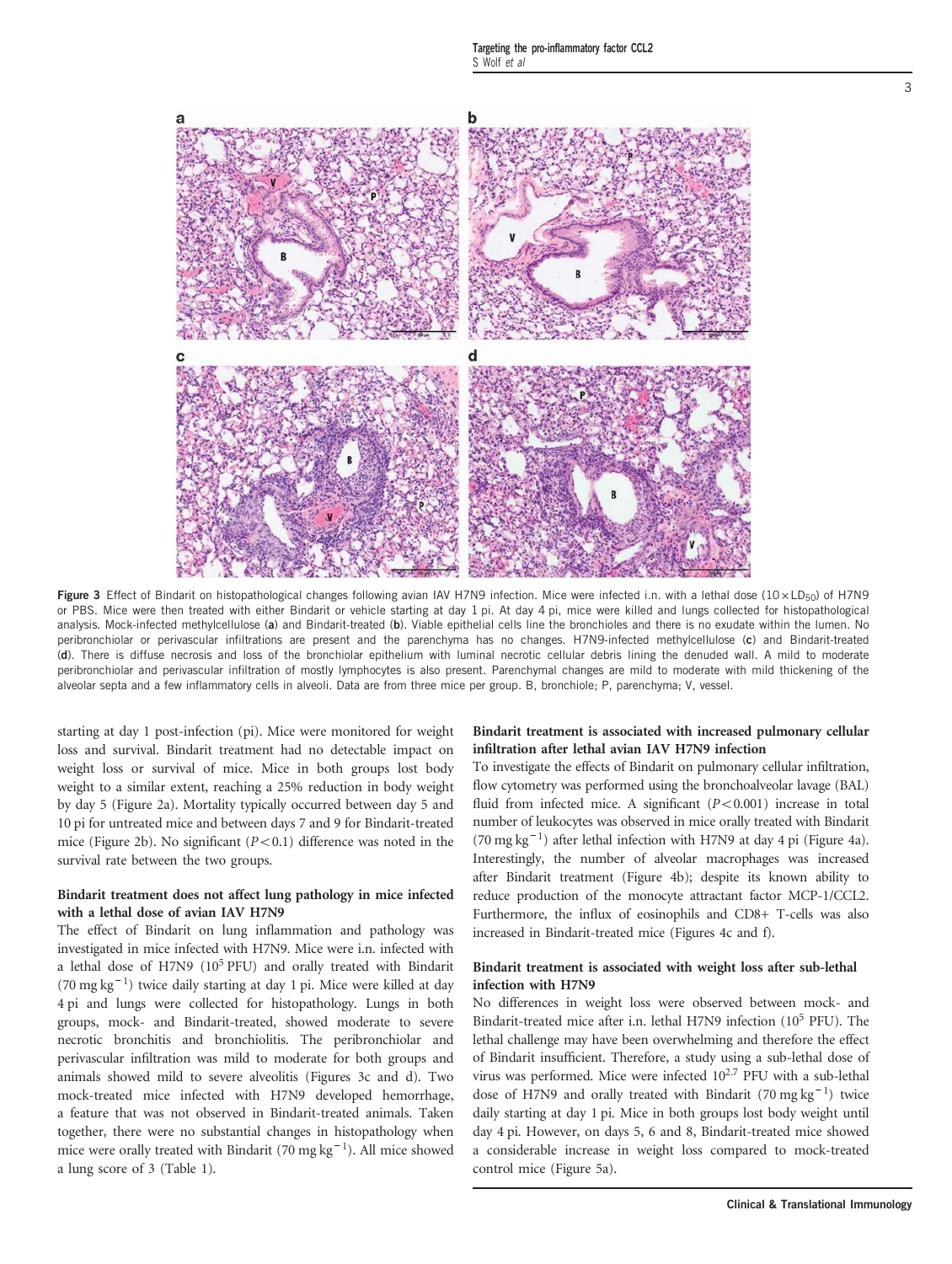Targeting the pro-inflammatory factor CCL2 S Wolf et al

Table 1 Lung scores and observations of lesions after lethal H7N9 infection in mice

| Group         | Lung score | Bronchitis/bronchiolitis | Peribronchial/perivascular infiltration | <b>Alveolitis</b> | Additional observation |
|---------------|------------|--------------------------|-----------------------------------------|-------------------|------------------------|
| H7N9+vehicle  |            | Severe necrosis          | Moderate                                | Mild              |                        |
|               |            | Moderate necrosis        | Mild                                    | Moderate          |                        |
|               | 3          | Moderate necrosis        | Mild                                    | Severe            | Hemorrhage             |
|               |            | Severe necrosis          | Moderate                                | Moderate          | Hemorrhage             |
| H7N9+Bindarit |            | Moderate necrosis        | Moderate                                | Moderate          |                        |
|               | 3          | Moderate necrosis        | Moderate                                | Moderate          |                        |
|               |            | Moderate necrosis        | Moderate                                | Moderate          |                        |



Figure 4 Effect of Bindarit on cellular infiltration following avian IAV H7N9 infection. Mice were infected i.n. with a lethal dose ( $10 \times L D_{50}$ ) of A/Anhui (H7N9) or PBS. Mice were then treated with either Bindarit or vehicle starting at day 1 pi. At day 5 pi, mice were killed and BAL fluids were collected for analysis with flow cytometry. (a) The total number of BAL leukocytes, (b) the number of macrophages, (c) the number of eosinophils, (d) the number of CD3<sup>+</sup> T-cells, (e) the number of CD4<sup>+</sup> T cells, and (f) the number of CD8<sup>+</sup> T cells were determined. Data are presented as the number of specific type of cells per million total cells. Data are from five mice per group  $\pm$  s.e.m. \*P<0.05, \*\*P<0.01, \*\*\*P<0.001.

#### Bindarit treatment was associated with an increase in lung viral titers after sub-lethal H7N9 infection

In order to investigate the role of CCL2, the level of lung viral clearance was determined when mice were treated with Bindarit during H7N9 disease. Viral titers were measured by RT-qPCR from 5 ng of total RNA from homogenized lung samples using primers and probe specific to the viral M gene. Mice orally treated with Bindarit (70 mg kg<sup>−</sup> <sup>1</sup> ) had higher lung virus titers compared to mock-treated control mice at day 8 pi (Figure 5b). The virus titer was  $\sim$  1 log higher in the Bindarit-treated group.

# Bindarit treatment did not alter pro-inflammatory cytokines gene expression during sub-lethal H7N9 infection

The effect of Bindarit on the expression of pro-inflammatory cytokines in the lungs was investigated to show the effectiveness of oral Bindarit treatment. RT-qPCR was used to measure the expression of pro-inflammatory cytokine genes Il6, Ifng and Ccl2 in the lungs at day 8 pi. Il6 and Ifng were of particular interest as IL-6 has been linked to tissue destruction in mice infected with IAV,<sup>17</sup> and IFN $\gamma$  is known for its protective role against IAV disease.<sup>32</sup> Bindarit did not appreciably modulate the level of these pro-inflammatory cytokines. The effect of oral Bindarit treatment on the expression of Ccl2 and other cytokines in the lungs appeared to be minimal (Figure 6).

#### Bindarit treatment affects pro-inflammatory cytokine levels after sub-lethal H7N9 infection

To corroborate the RT-qPCR results, a Luminex enzyme-linked immunosorbent assay platform was used to measure the pro-inflammatory cytokines IL-6, IL-15, CCL2, RANTES and TNF in the BAL at day 8 pi (Figures 7a–e). The IL-15 protein level was significantly  $(P<0.05)$  increased when H7N9-infected mice were treated with Bindarit. Bindarit treatment did not appreciably change the level of other pro-inflammatory cytokines. Bindarit oral treatment also had minimal effect on cytokine expression levels in the lungs. Interestingly, CCL2 protein level was not reduced, but appeared enhanced after treatment with Bindarit.

### Bindarit treatment did not affect the pulmonary cellular influx during sub-lethal Avian AIV H7N9 infection

To determine a mechanism for cellular infiltration into the BAL, the was investigated using flow cytometry. Total numbers of leukocytes as well as macrophages, eosinophils, and T cells were not significantly  $(P<0.01)$  increased after Bindarit treatment, but were slightly higher than those in mock-treated mice (Figure 8). The effect of Bindarit treatment on cellular infiltration appeared to be weaker after sub-lethal infection than after lethal infection. Interestingly, the number of alveolar macrophages did not change after treatment with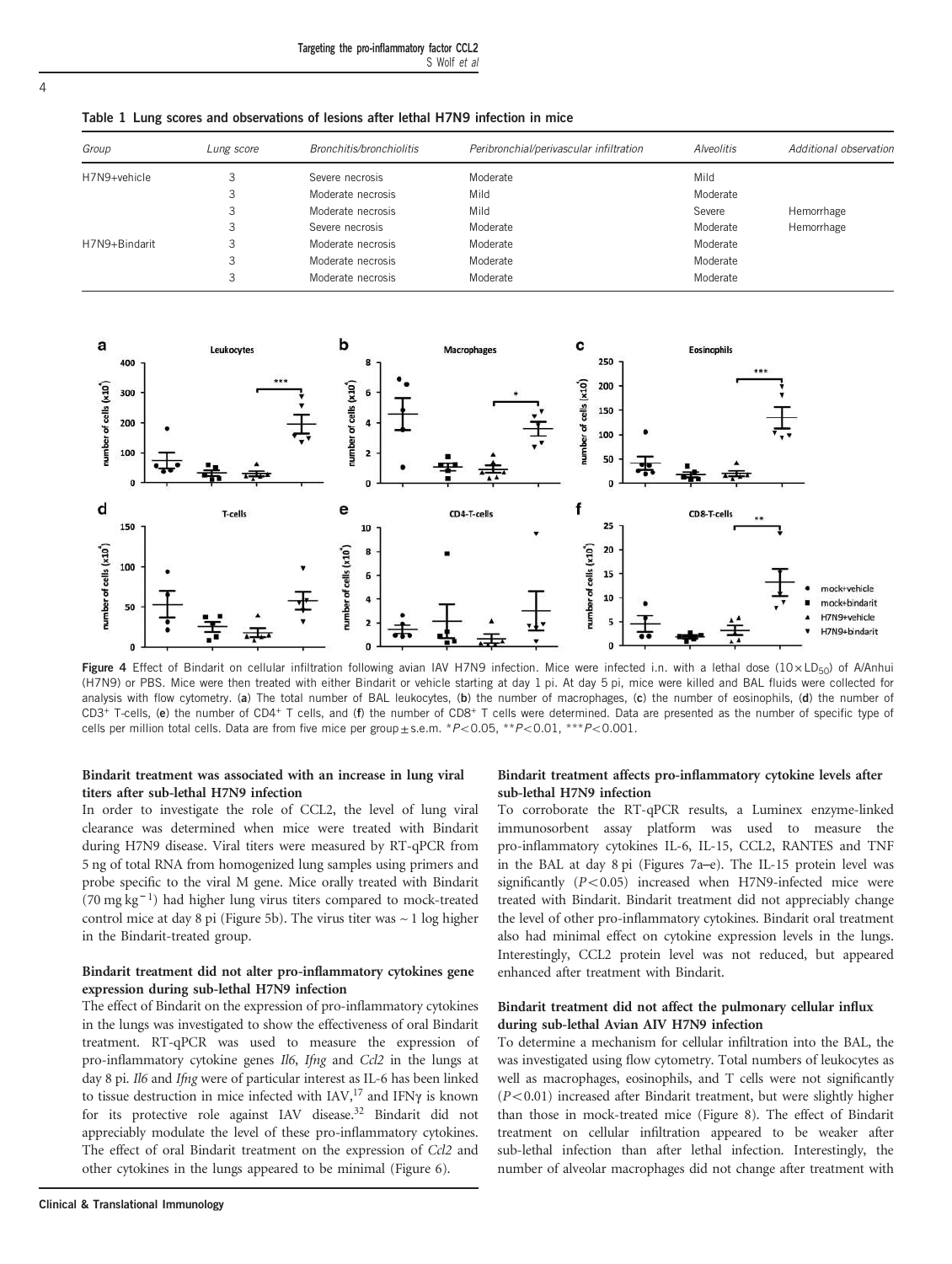

Figure 5 Effect of Bindarit treatment on weight loss and virus titer following avian IAV H7N9 infection. Mice were i.n. infected with a sub-lethal dose of H7N9 (10<sup>2.7</sup> PFU) or PBS. Mice were then orally treated with either Bindarit or vehicle starting at day 1 pi. Mice were monitored for weight loss until day 8 pi (a), when mice were killed and lungs were collected for virus titer analysis with RT-qPCR (b). Virus titers were determined per 5 ng of total RNA extracted from lung homogenates. Time points represent days pi. Data are from five to six mice per group $\pm$ s.e.m. \*P<0.05, \*\*P<0.01.



Figure 6 Effect of Bindarit on pro-inflammatory cytokine gene expression following avian IAV H7N9 infection. Mice were i.n. infected with a sub-lethal dose of H7N9 (10<sup>2.7</sup> PFU) or PBS. Mice were then treated with either Bindarit or vehicle starting at day 1 pi. On day 8 pi, mice were killed and lungs were collected for gene expression analysis for Ccl2 (a),  $I/6$  (b) and Ifng (c) with RT-qPCR. Expression was normalized to 18S and relative to non-infected mice. Data are from five mice per group  $\pm$  s.e.m. \* $P<$  0.05, \*\* $P<$  0.01.

Bindarit, despite its known ability to reduce production of monocyte attractant MCP-1/CCL2 in other models.<sup>18</sup>

# **DISCUSSION**

The severe disease in mice infected with avian IAV H7N9 is associated with a 'cytokine storm' characterized by upregulation of pro-inflammatory cytokines and chemokines such as CCL2, IL-6, IL-8, IFN-α, IFNγ, IP-10, MIG and macrophage inflammatory protein-1β. A similar cytokine response is thought to contribute to lung injury and severe pneumonia in H7N9-infected patients.<sup>2</sup> Mouse studies suggested that TNFα and IFNγ may help to suppress viral gene expression and increase viral clearance, while CCL2 and IL-6 may contribute to lung injury during H7N9 disease.<sup>17</sup> Therefore, this study aimed to investigate the role of CCL2 in the context of avian IAV H7N9 disease by using the potent CCL2 synthesis inhibitor Bindarit. Treatment of H7N9-infected mice with Bindarit may have enhanced some aspects of disease including increased virus titers, weight loss and cellular infiltration in the BAL. These results suggest that CCL2 has an antiviral role against H7N9 replication; thus, therapeutic approaches targeting CCL2 may be caution advised for the treatment of H7N9 influenza infection. This is the first study evaluating the effects of CCL2 inhibitors for the treatment of influenza-induced disease and the results suggest that this class of drugs may not be suitable for treatment of severe influenza infections.

CCL2 is upregulated in several viral diseases in humans, such as HIV, hepatitis C virus, several herpes viruses, Japanes encephalitis virus and respiratory syncytial virus, and has been considered as a biomarker linked to disease severity in HIV.<sup>33</sup> Furthermore, CCL2 has been linked to inflammation and tissue damage in human disease.33–<sup>35</sup> In animal studies of various inflammatory diseases, Bindarit was effective in reducing CCL2 production in vitro and in vivo and successfully alleviated CCL2-driven diseases such as arthritis, encephalomyelitis and prostate and breast cancers.36–<sup>38</sup> In mouse models of arthritogenic alphavirus disease, Bindarit reduced disease symptoms such as clinical score, cellular infiltration of muscle tissues and bone loss but had no effect on virus clearance.<sup>19-21</sup> These studies indicate that Bindarit may be potentially used in the treatment of virus-induced inflammation. Furthermore, Bindarit reduces inflammation and ameliorates disease in a mouse model of autoimmune encephalomyelitis,<sup>37</sup> which mimics many aspects of Guillain-Barre syndrome,<sup>39</sup> indicating that CCL2 inhibitors could potentially be beneficial in preventing exacerbated Guillain–Barre syndrome. However, CCL2 may have dual roles in antiviral defense, mediating both protective and pathogenic functions. For example, in a study evaluating the role of CCL2 using an animal model of HIV, CCL2 receptor (CCR2) knockout mice showed increased virus titers and disease.<sup>35</sup> In a different study on CHIKV a similar importance for the CCR2 was found. CCR2 deficiency promoted exacerbated chronic erosive neutrophil dominated CHIKV-induced arthritis in mice.<sup>40</sup>

CCL2 is highly upregulated in patients suffering from H7N9 influenza infection, and has been linked to lung injury in mouse models.<sup>2</sup> However, in this study, when H7N9-infected mice were treated with Bindarit, mice exhibited heightened disease signs as demonstrated by an increase in weight loss, pro-inflammatory factors, cellular infiltration and virus titers. Thus, blocking CCL2 dampened viral clearance and was associated with upregulation of pro-inflammatory cytokines and cellular infiltration. In earlier studies examining the effects of anti-CCL2 antibodies on IAV disease, mice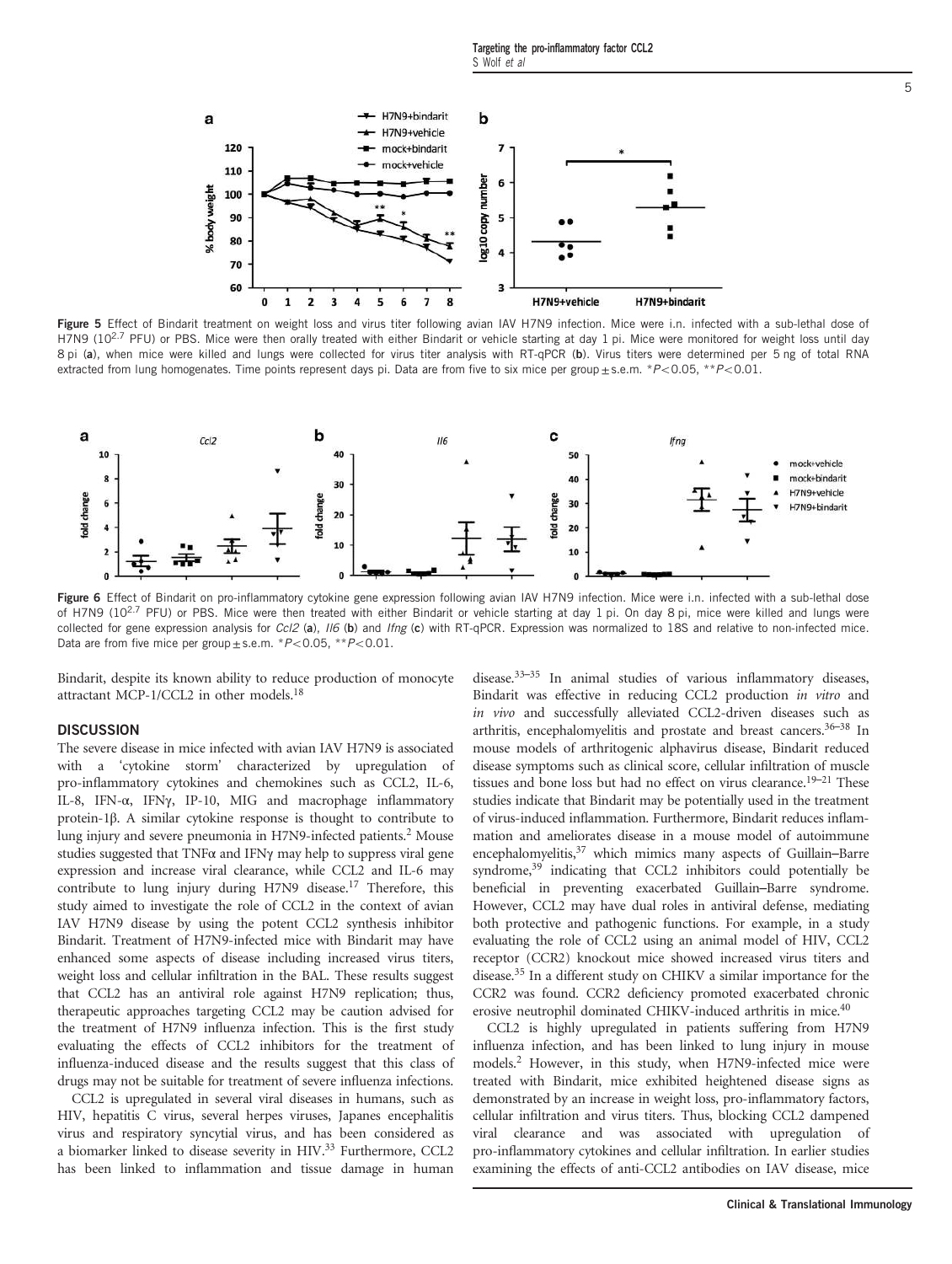

Figure 7 Effect of Bindarit on protein level of pro-inflammatory following avian IAV H7N9 infection. Mice were infected i.n. with a sub-lethal dose of A/Anhui (H7N9) or PBS. Mice were then treated with either Bindarit or vehicle starting at day 1 pi. On day 8 pi, mice were killed and BAL was collected for protein expression analysis of CCL2 (a), IL-6 (b), RANTES (c), IL-15 (d) and TNF $\alpha$  (e) with a multiplex enzyme-linked immunosorbent assay. Data are from five mice per group $\pm$ s.e.m.  $*P<0.05$ .



Figure 8 Effect of Bindarit on pulmonary cell infiltrates following avian IAV H7N9 infection. Mice were i.n. infected with a sub-lethal dose of H7N9 (10<sup>2.7</sup> PFU) or PBS. Mice were then treated with either Bindarit or vehicle starting on day 1 pi. On day 8 pi mice were killed and BAL fluids collected for analysis with flow cytometry. (a) The total number of leukocytes, (b) the number of macrophages, (c) the number of eosinophils, (d) the number of CD3<sup>+</sup> Tcells, (e) the number of CD4+ T cells, and (f) the number of CD8+ T cells were determined. Data are presented as the number of specific type of cells per million total cells. Data are from five mice per group  $\pm$  s.e.m.  $*P<0.05$ ,  $*P>0.01$ ,  $**P>0.001$ .

exhibited enhanced pneumonitis compared to non-treated animals, despite reduced numbers of cellular infiltrates such as leukocytes, macrophages and neutrophils in the lungs.<sup>41</sup> Furthermore, infection of CCL2 knockout mice with a non-lethal dose of a mouse-adapted strain of IAV resulted in a profound increase in weight loss, elevated viral loads and pro-inflammatory cytokines, and enhanced leukocyte recruitment into the infected lungs compared to wild-type mice.<sup>42</sup> Interestingly, in that study, pro-inflammatory cytokines such as TNFα, IL-6 and IFNγ were enhanced, but cellular infiltrates into the lungs were reduced.<sup>42</sup> However, one limitation of that study was the analysis of the cellular infiltrate in full lung homogenate as opposed to BAL, which may have influenced the outcome of the study. In the current study, we observed an increase in pro-inflammatory cytokine expression and cellular infiltration in the BAL.

Interestingly, Ccl2 gene expression was not reduced in the lungs after oral treatment with Bindarit, despite its known capability in reducing CCL2 synthesis in vitro and in vivo from earlier studies by other groups.<sup>18</sup> Oral administration of Bindarit may be a limitation in the treatment of pneumonia, as there are difficulties in reaching therapeutic concentrations of drugs in the lungs when administered

6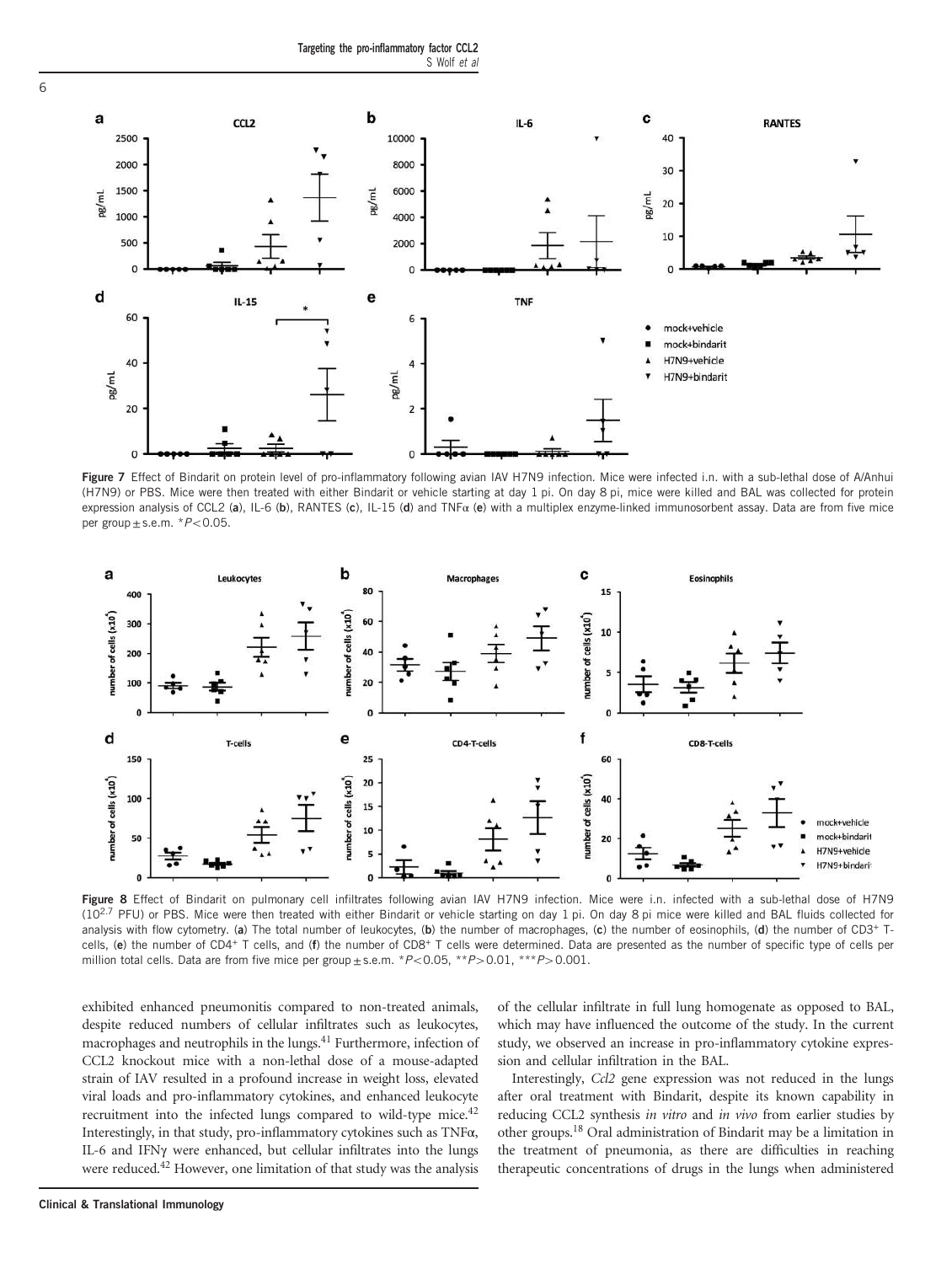by this route.<sup>43</sup> It remains a possibility that oral delivery of Bindarit was not completely effective or led to a systemic reduction of CCL2 production that contributed to disease enhancement. In future studies this limitation will be addressed by i.n. administration of Bindarit, which may increase the concentration of the drug in the lungs. In addition, IL-15 was highly upregulated in the BAL of Bindarit-treated H7N9-infected mice. IL-15 has recently been described as a critical factor in the pathogenesis of IAV in mice with virus-induced acute lung injury.<sup>44</sup> Whether there is a link between increased IL-15 production in the lung and a systemic inhibition of CCL2 synthesis remains a subject of further studies.

Various approaches have been investigated for the treatment of H7N9 infection in the recent years. Treatment with corticosteroids was evaluated, but it led to increased mortality in patients suffering from acute H7N9 infection.<sup>45</sup> Due to increased drug resistance among circulating and novel IAV strains and the lack of specific vaccines against H7N9, there remains an imminent need for drug repurposing because the development of novel antivirals and specific vaccines will require many years of preclinical and clinical studies before their availability for clinical use.

### **MFTHODS**

# Cell cultures and influenza virus stock

All in vivo experiments were performed under the guidance of the Institutional Animal Care and Use Committee (IACUC) and Animal Resources at the Animal Health Research Center (AHRC), which has approved biosafety level 3 laboratories. Avian IAV A/Anhui/1/2013 (A/Anhui; H7N9) was propagated in embryonated chicken eggs. Influenza A/California/04/09 (A/Ca; H1N1) was propagated in Madin-Darby canine kidney cells (ATCC CCL-34). Viruses were titrated on Madin-Darby canine kidney cells as described previously.<sup>46</sup> The human type II respiratory epithelial cell line A549 (ATCC CCL-185) was maintained in Dulbecco's modified eagle's medium (HyClone, Logan, UT, USA) supplemented with 5% heat-inactivated fetal bovine serum (HyClone) in a 37 °C incubator with 5%  $CO<sub>2</sub>$ . Cell lines were regularly tested for mycoplasma contamination. Virus propagation in embryonated eggs was carried out in strict accordance with the recommendations by the University of Georgia IACUC. The protocol was approved by the University of Georgia IACUC.

#### In vitro influenza infection and Bindarit treatment

Bindarit (2-Methyl-2-[[1-(phenylmethyl)-1H-indazol-3-yl]methoxy]propanoic acid) was synthesized by Chemlin (Nanjing, China). Bindarit was dissolved in ultrapure water (Thermo Fisher Scientific, Waltham, MA, USA). A549 cells were grown to 80% confluency in a 48-well plate and infected with A/Ca (H1N1) at multiplicity of infection (MOI) of 0.1. After infection, Bindarit was added to the wells at a concentration of 100 μM. After 24 h, cells were collected in TRIzol (Thermo Fisher) for total RNA purification. Gene expression was assessed using RT-qPCR. All infections were performed in the presence of 1 μg ml<sup>-1</sup> (L-tosylamido-2-phenyl) ethyl chloro-methyl ketone (TPCK)-treated trypsin (Worthington Biochemical, Lakewood, NJ, USA) in modified Eagle's medium (MEM) supplemented with 0.3% bovine serum albumin (Thermo Fisher Scientific).

#### In vivo influenza infection and Bindarit treatment

BALB/c female mice (6-to-8 weeks old) were obtained from the National Cancer Institute. All experiments and procedures were approved by the Institutional Animal Care and Use Committee (IACUC) of the University of Georgia. All experiments were performed with 5–7 mice per group and repeated independently at least twice. Bindarit was dissolved in 0.5% methylcellulose (Thermo Fisher Scientific) at 7 mg ml<sup>-1</sup> (maximum solubility). To evaluate the effect of Bindarit on disease burden, Bindarit was administered using 0.2 ml (equivalent to 70 mg kg<sup>-1</sup>) oral gavage twice daily starting at day 1 pi. Mice were inoculated i.n. with influenza virus strain A/Anhui/1/13 (H7N9) with either a lethal dose ( $10^5$  PFU) or a sub-lethal dose ( $10^{2.7}$  PFU) of H7N9. BAL fluid was collected in phosphate-buffered saline (PBS) to determine cell number with flow cytometry and cytokine levels using multiplex enzyme-linked immunosorbent assay. Lungs were collected in 10% buffered formalin for histopathological analyses or homogenized in serum-free Dulbecco's modified eagle's medium and processed with TRIzol for RNA extraction and subsequent RT-qPCR.

#### RNA isolation and RT-qPCR

Total RNA was isolated using TRIzol as previously described.<sup>47</sup> In brief, the concentration of total RNA was measured using a microplate spectrophotometer (Epoch; BioTek, Winooski, VT, USA). RT-qPCR was used to validate mRNA expression changes and virus load using the Stratagene Mx3005P realtime PCR system (Agilent Technologies, Santa Clara, CA, USA). The reverse transcription reactions were performed using the SuperScript VILO cDNA Synthesis Kit (Thermo Fisher Scientific) and 1000 ng total RNA for each reaction. qPCR was performed using the GoTaq Green Master Mix (Promega, Madison, WI, USA) to determine mRNA levels, and data were normalized to 18S expression using the  $2^{-\Delta\Delta Ct}$  method.<sup>48</sup> Primer sequences for *CCL2* were: 5′-GAACACACTCAGCGCAGTTA-3′ (forward primer) and 5′-CACCCACC CTCTCTTTGATTAC-3′ (reverse primer). The virus load was determined using 5 ng of total RNA with a TaqMan Fast Virus 1-Step Master Mix (Thermo Fisher Scientific). The standard curve was produced using an M gene plasmid.<sup>49</sup>

#### Histopathological evaluation

Lungs from infected mice were harvested at 4 days (pi), perfused with 10% buffered formalin, and fixed in 10% buffered formalin. The sections were embedded in paraffin, cut into 5 μm sections, and stained with hematoxylin and eosin. The sections were evaluated using light microscopy. A histological score for each lung was determined according to the following criteria:  $0 = no$ lung abnormality;  $1 = \langle 10\%$  of airways inflamed;  $2 = 10-30\%$  of airways inflamed;  $3=30-50%$  of airways inflamed and  $4=50%$  of airways inflamed.<sup>50</sup> The slides were evaluated by a pathologist without prior knowledge of the infection and treatment status.

#### BAL collection and quantification of cytokines

Eight days pi, mice were killed and tracheotomy was performed. The mouse lungs were flushed with 1 ml of PBS, and the retained BAL was centrifuged at 400 g for 5 min at 4 °C. The recovered supernatants were collected and stored at − 80 °C until assessed for cytokine concentration, and the cell pellet were resuspended in 200 μl of 10% buffered formalin. Total cell numbers were counted using a hemocytometer. Cytokines in BAL supernatants were quantified with the Luminex xMAP system using a MILLIPLEX MAP mouse cytokine immunoassay (MCYTOMAG-70K; Millipore, Billerica, CA, USA) according to the manufacturer protocol. In brief, beads coupled with anti-CCL2, anti-IL-6, anti-interferon-γ, anti-RANTES, anti-IL-15 and anti-TNF monoclonal antibodies were sonicated, mixed and diluted 1:50 in assay buffer. For the assay, 25 μl of beads were mixed with 25 μl of PBS, 25 μl of assay buffer, and 25 μl of BAL supernatant, and incubated overnight at 4 °C. After washing, beads were incubated with biotinylated detection antibodies for 1 h and the reaction mixture was then incubated with streptavidinphycoerythrin (PE) conjugate for 30 min at room temperature, washed and resuspended in PBS. The assay was analyzed on a Luminex 200 instrument (Luminex Corporation, Austin, TX, USA) using the Luminex xPONENT 3.1 software.

#### Flow cytometry

For flow cytometry analysis, cell suspensions were incubated in FACS staining buffer (PBS containing 1% BSA) and subsequently stained for 30 min at 4 °C with an optimized concentration of antibodies (BD Bioscience, Franklin Lakes, NJ, USA): PE-conjugated anti-CD3, PerCPCy5.5-conjugated anti-CD8, PE Cy7-conjugated anti-CD4, PerCPCy5.5-conjugated anti-CD45, APC-conjugated anti-CD11c and PE-conjugated anti-SiglecF to determine cell types in the BAL. Cells were acquired on an LSRII flow cytometer (BD Bioscience) and the data were analyzed using the FlowJo software (v 7.6.5; Ashland, OR, USA). Based on surface marker expression, six different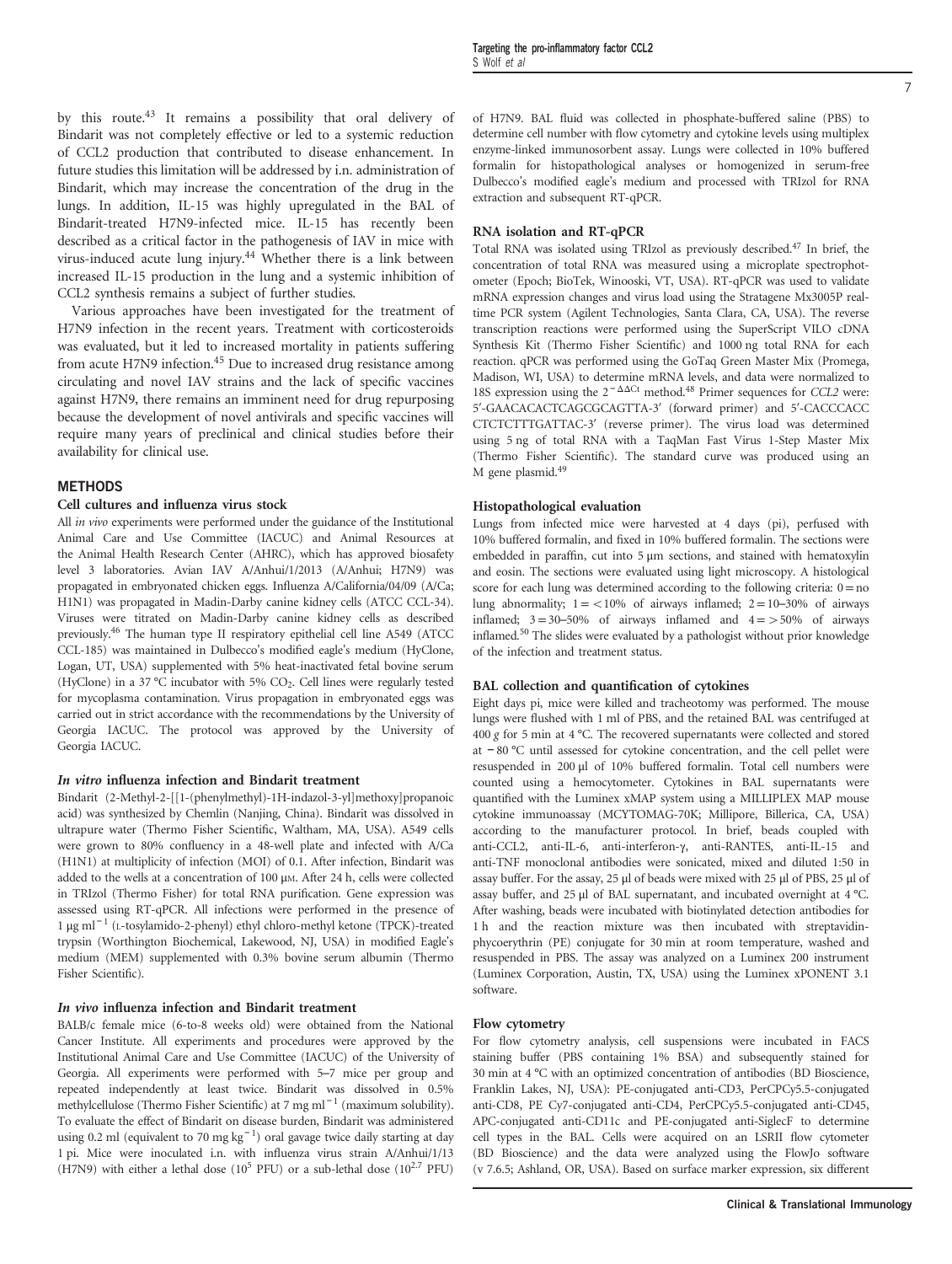cell types were identified: CD45<sup>+</sup> (total leukocytes), CD45<sup>+</sup>SiglecF<sup>+</sup>CD11c<sup>low</sup> (eosinophils),  $CD45+SizelecF+CD11c^{high}$  (alveolar macrophages),  $CD45+CD3+$ (total T cells), CD4 T cells (CD45+CD3+CD4+) and CD8 T cells (CD45+CD3+CD8<sup>+</sup> ).

#### Statistical analysis

All experiments were performed in minimum in triplicate to ensure adequate power and the experiment independently repeated at least twice. Using power analysis, 12 animals in each group are required to give a 90% probability of detecting a treatment difference at a 5% significance level if the true difference between the treatments is one s.d. of the variation with each treatment group. However, decreasing the number of mice to five per group, gives a 90% probability of detecting a treatment difference if the true difference between the treatments is 1.63 s.d.'s of the variation with each treatment group. Further decreasing the treatment group size to three mice per group, gives a 90% probability of detecting a treatment difference only if the true difference between the treatments is 2.36 s.d.'s of the variation with each treatment group. Data are expressed as mean±s.e.m. Differences between groups were determined by one-way analysis of variance. Individual differences between groups were tested by multiple comparison and analysis using the Tukey post-test. Pairs of groups were compared by Student's t-test (two tailed).  $P$ -values of  $<$  0.05 were considered significant. All analysis was performed using Graphpad Prism Software (La Jolla, CA, USA).

#### CONFLICT OF INTEREST

The authors declare no conflict of interest.

#### ACKNOWLEDGEMENTS

We would like to acknowledge NIAID support for HHSN272201400004C and the Georgia Research Alliance for their support. Special thanks go to Griffith University for their support with a GUPRS/GUIPRS scholarship.

- 1 Gao R, Cao B, Hu Y, Feng Z, Wang D, Hu W et al. Human infection with a novel avianorigin influenza A (H7N9) virus. N Engl J Med 2013; 368: 1888-1897.
- Zhou J, Wang D, Gao R, Zhao B, Song J, Qi X et al. Biological features of novel avian influenza A (H7N9) virus. Nature 2013; 499: 500–503.
- 3 Li Q, Zhou L, Zhou M, Chen Z, Li F, Wu H et al. Epidemiology of human infections with avian influenza A(H7N9) virus in China. N Engl J Med 2014; 370: 520-532.
- 4 Wang Z, Zhang A, Wan Y, Liu X, Qiu C, Xi X et al. Early hypercytokinemia is associated with interferon-induced transmembrane protein-3 dysfunction and predictive of fatal H7N9 infection. Proc Natl Acad Sci USA 2014: 111: 769-774.
- 5 Morrison J, Katze MG. Gene expression signatures as a therapeutic target for severe H7N9 influenza—what do we know so far? Expert Opin Ther Targets 2015; 19: 447–450.
- 6 Qi X, Qian YH, Bao CJ, Guo XL, Cui LB, Tang FY et al. Probable person to person transmission of novel avian influenza A (H7N9) virus in Eastern China, 2013: epidemiological investigation. BMJ 2013; 347: f4752.
- CDC. Avian Influenza A (H7N9) Virus 2014 (e-pub ahead of print). Available at: https://www.cdc.gov/flu/avianflu/h7n9-virus.htm.
- 8 Canada Go. Government of Canada and British Columbia confirm additional case of H7N9 avian influenza in Canada 2015 [e-pub ahead of print]. Available at: http://www.phac-aspc.gc.ca/eri-ire/h7n9/risk\_assessment-evaluation\_risque-eng.php.
- 9 Mei L, Song P, Tang Q, Shan K, Tobe RG, Selotlegeng L et al. Changes in and shortcomings of control strategies, drug stockpiles, and vaccine development during outbreaks of avian influenza A H5N1, H1N1, and H7N9 among humans. Biosci Trends 2013; 7: 64–76.
- 10 Hsieh HP, Hsu JT. Strategies of development of antiviral agents directed against influenza virus replication. Curr Pharm Des 2007; 13: 3531–3542.
- 11 Jefferson T, Demicheli V, Di Pietrantonj C, Rivetti D. Amantadine and rimantadine for influenza A in adults. Cochrane Database Syst Rev 2006: 19: CD001169.
- 12 Lackenby A, Thompson CI, Democratis J. The potential impact of neuraminidase inhibitor resistant influenza. Curr Opin Infect Dis 2008: 21: 626–638.
- 13 Moorthy NSF, Poongavanam V, Poongavanam VF, Pratheepa V, Pratheepa V. Viral M2 ion channel protein: a promising target for anti-influenza drug discovery. Mini Rev Med Chem 2014; 14: 819–830.
- 14 Marjuki H, Mishin VP, Chesnokov AP, Jones J, De La Cruz JA, Sleeman K et al. Characterization of drug-resistant influenza A(H7N9) variants isolated from an oseltamivir-treated patient in Taiwan. J Infect Dis 2015; 211: 249-257.
- 15 Conly J, Johnston B. Ode to oseltamivir and amantadine? Can J Infect Dis Med Microbiol 2006; 17: 11–14.
- 16 Feng Y, Hu L, Lu S, Chen Q, Zheng Y, Zeng D et al. Molecular pathology analyses of two fatal human infections of avian influenza A(H7N9) virus. J Clin Pathol 2015: 68: 57–63.
- 17 Zhao G, Liu C, Kou Z, Gao T, Pan T, Wu X et al. Differences in the pathogenicity and inflammatory responses induced by avian influenza A/H7N9 virus infection in BALB/c and C57BL/6 mouse models. PLoS One 2014: 9: e92987.
- 18 Mirolo M, Fabbri M, Sironi M, Vecchi A, Guglielmotti A, Mangano G et al. Impact of the anti-inflammatory agent bindarit on the chemokinome: selective inhibition of the monocyte chemotactic proteins. Eur Cytokine Netw 2008; 19: 119-122.
- 19 Rulli NE, Guglielmotti A, Mangano G, Rolph MS, Apicella C, Zaid A et al. Amelioration of alphavirus-induced arthritis and myositis in a mouse model by treatment with bindarit, an inhibitor of monocyte chemotactic proteins. Arthritis Rheum 2009; 60: 2513–2523.
- 20 Rulli NE, Rolph MS, Srikiatkhachorn A, Anantapreecha S, Guglielmotti A, Mahalingam S. Protection from arthritis and myositis in a mouse model of acute chikungunya virus disease by bindarit, an inhibitor of monocyte chemotactic protein-1 synthesis. J Infect Dis 2011; 204: 1026–1030.
- 21 Chen W, Foo SS, Taylor A, Lulla A, Merits A, Hueston L et al. Bindarit, an inhibitor of monocyte chemotactic protein synthesis, protects against bone loss induced by chikungunya virus infection. J Virol 2015; 89: 581-593.
- 22 Mahad DJ, Ransohoff RM. The role of MCP-1 (CCL2) and CCR2 in multiple sclerosis and experimental autoimmune encephalomyelitis (EAE). Semin Immunol 2003; 15: 23–32.
- 23 Eugenin EA, Osiecki K, Lopez L, Goldstein H, Calderon TM, Berman JW. CCL2/monocyte chemoattractant protein-1 mediates enhanced transmigration of human immunodeficiency virus (HIV)-infected leukocytes across the blood-brain barrier: a potential mechanism of HIV-CNS invasion and NeuroAIDS. J Neurosci 2006; 26: 1098–1106.
- 24 Fujioka T, Purev E, Rostami A. Chemokine mRNA expression in the cauda equina of Lewis rats with experimental allergic neuritis. J Neuroimmunol 1999; 97: 51–59.
- 25 Hickman SE, El Khoury J. Mechanisms of mononuclear phagocyte recruitment in Alzheimer's disease. CNS Neurol Disord Drug Targets 2010; 9: 168–173.
- 26 Chen Y, Hallenbeck JM, Ruetzler C, Bol D, Thomas K, Berman NE et al. Overexpression of monocyte chemoattractant protein 1 in the brain exacerbates ischemic brain injury and is associated with recruitment of inflammatory cells. J Cereb Blood Flow Metab 2003; 23: 748–755.
- 27 Rancan M, Otto VI, Hans VHJ, Gerlach I, Jork R, Trentz O et al. Upregulation of ICAM-1 and MCP-1 but not of MIP-2 and sensorimotor deficit in response to traumatic axonal injury in rats. J Neurosci Res 2001; 63: 438-446.
- 28 Foresti ML, Arisi GM, Katki K, Montanez A, Sanchez RM, Shapiro LA. Chemokine CCL2 and its receptor CCR2 are increased in the hippocampus following pilocarpine-induced status epilepticus. J Neuroinflammation 2009; 6: 40.
- 29 Waki H, Gouraud SS, Maeda M, Paton JF. Specific inflammatory condition in nucleus tractus solitarii of the SHR: novel insight for neurogenic hypertension? Auton Neurosci 2008; 142: 25–31.
- 30 Sullivan EV, Zahr NM. Neuroinflammation as a neurotoxic mechanism in alcoholism: commentary on 'Increased MCP-1 and microglia in various regions of human alcoholic brain'. Exp Neurol 2008; 213: 10–17.
- 31 Herrero L. Antivirals: Bindarit—the future in alphavirus treatment. J Antivir Antiretrovir 2013; 5: 6.
- 32 Weiss ID, Wald O, Wald H, Beider K, Abraham M, Galun E et al. IFN-gamma treatment at early stages of influenza virus infection protects mice from death in a NK celldependent manner. J Interferon Cytokine Res 2010; 30: 439–449.
- 33 Ansari AW, Heiken H, Meyer-Olson D, Schmidt RE. CCL2: a potential prognostic marker and target of anti-inflammatory strategy in HIV/AIDS pathogenesis. Eur J Immunol 2011; 41: 3412–3418.
- 34 Chaaitanya IK, Muruganandam N, Sundaram SG, Kawalekar O, Sugunan AP, Manimunda SP et al. Role of proinflammatory cytokines and chemokines in chronic arthropathy in CHIKV infection. Viral Immunol 2011; 24: 265-271.
- 35 Covino DA, Sabbatucci M, Fantuzzi L. The CCL2/CCR2 axis in the pathogenesis of hiv-1 infection: a new cellular target for therapy? Curr Drug Targets 2016; 17: 76-110.
- 36 Guglielmotti A, D'Onofrio E, Coletta I, Aquilini L, Milanese C, Pinza M. Amelioration of rat adjuvant arthritis by therapeutic treatment with bindarit, an inhibitor of MCP-1 and TNF-alpha production. Inflamm Res 2002; 51: 252–258.
- 37 Ge S, Shrestha B, Paul D, Keating C, Cone R, Guglielmotti A et al. The CCL2 synthesis inhibitor bindarit targets cells of the neurovascular unit, and suppresses experimental autoimmune encephalomyelitis. J Neuroinflammation 2012; 9: 171.
- 38 Zollo M, Di Dato V, Spano D, De Martino D, Liguori L, Marino N et al. Targeting monocyte chemotactic protein-1 synthesis with bindarit induces tumor regression in prostate and breast cancer animal models. Clin Exp Metastasis 2012; 29: 585–601.
- 39 Tian DH, Perera CJ, Moalem-Taylor G. Neuropathic pain in animal models of nervous system autoimmune diseases. Mediators Inflamm 2013: 2013: 298326
- 40 Poo YS, Nakaya H, Gardner J, Larcher T, Schroder WA, Le TT et al. CCR2 deficiency promotes exacerbated chronic erosive neutrophil-dominated chikungunya virus arthritis. J Virol 2014; 88: 6862–6872.
- 41 Narasaraju T, Ng HH, Phoon MC, Chow VT. MCP-1 antibody treatment enhances damage and impedes repair of the alveolar epithelium in influenza pneumonitis. Am J Respir Cell Mol Biol 2010; 42: 732–743.
- 42 Dessing MC, van der Sluijs KF, Florquin S, van der Poll T. Monocyte chemoattractant protein 1 contributes to an adequate immune response in influenza pneumonia. Clin Immunol 2007; 125: 328–336.